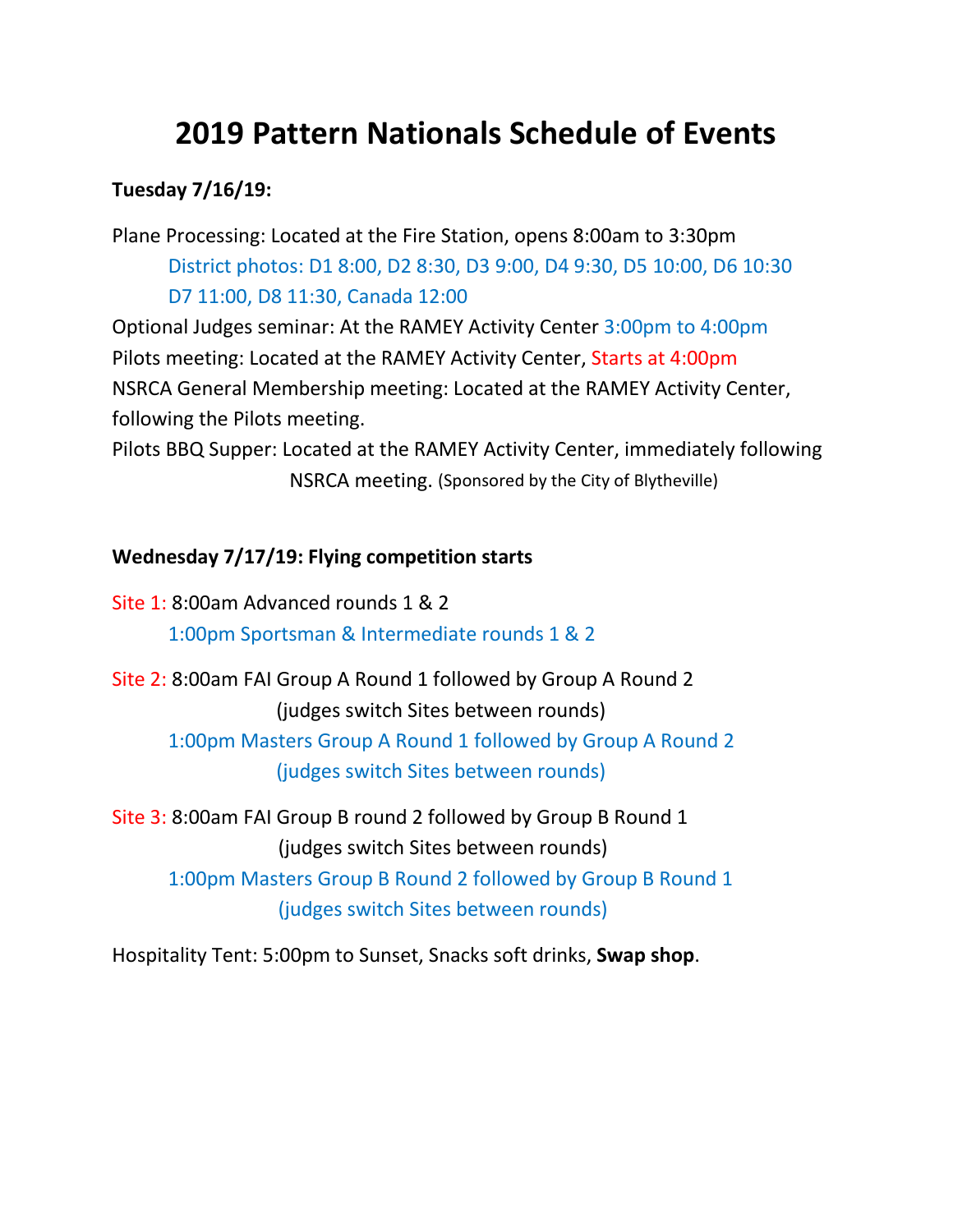### **Thursday 7/18/19: Flying competition continues**

Site 1: 8:00am Advanced rounds 3 & 4 1:00pm Sportsman & Intermediate rounds 3 & 4

Site 2: 8:00am FAI Group B Round 3 followed by Group B Round 4 (judges switch Sites between rounds)

1:00pm Masters Group B Round 3 followed by Group B Round 4 (judges switch Sites between rounds)

Site 3: 8:00am FAI Group A round 4 followed by Group A Round 3 (judges switch Sites between rounds) 1:00pm Masters Group A Round 4 followed by Group A Round 3

(judges switch Sites between rounds)

Hospitality Tent: 5:00pm to Sunset, Snacks soft drinks & beer, **Seminar on foam cutting by Mark Hunt, Insight RC**.

### **Friday 7/19/20 Flying competition continues**

Site 1: 8:00am Advanced rounds 5 & 6 1:00pm Sportsman & Intermediate rounds 5 & 6

Site 2: 8:00am FAI Group A Round 5 followed by Group A Round 6 (judges switch Sites between rounds)

1:00pm Masters Group A Round 5 followed by Group A Round 6 (judges switch Sites between rounds)

Site 3: 8:00am FAI Group B round 6 followed by Group B Round 5 (judges switch Sites between rounds) 1:00pm Masters Group B Round 6 followed by Group B Round 5 (judges switch Sites between rounds)

#### **Mandatory Pilots meeting at the Ramey Activity Center 6:00 pm** (All pilots must attend) Announcement of finalist, finals judging assignments, & selection of unknowns. A Buffet meal with soft drinks, Lemonade, & Tea will be available